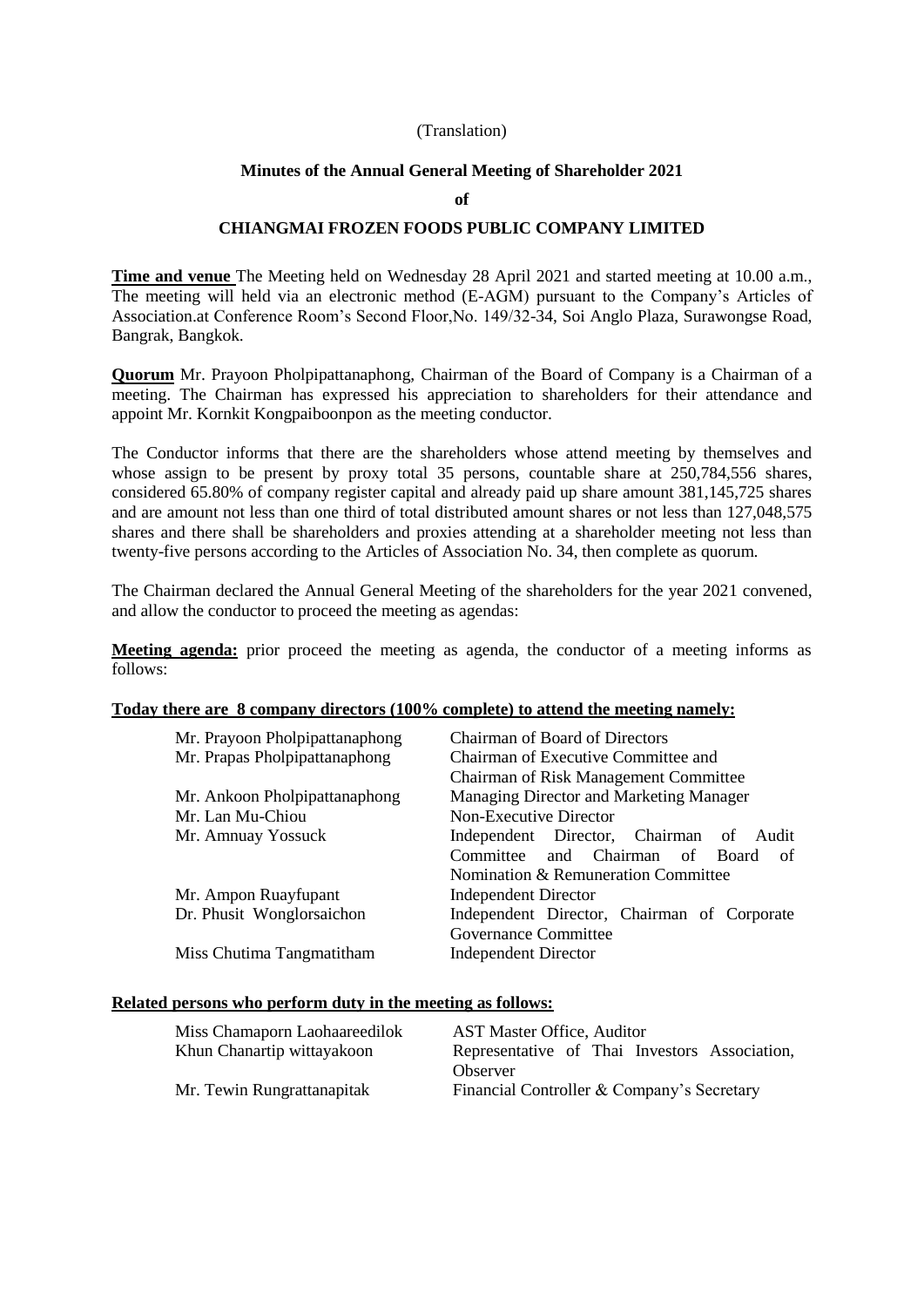# **Operation to anti-corruption policy**

The Company has an ideal in conducting business with virtue, act in accordance with laws of Thailand for Anti-Corruption, transparent, adhere to responsible toward society and every group of stakeholders according to the principle of good corporate governance and morality in conducting business, not support every form of misconduct and corruption.

On 9 March 2017, Thai Institute of Director as the secretary of Thailand's Private Sector Collective Action Coalition Against Corruption: CAC has approved the Company as the member of CAC for the period of 3 years. The Company's membership has been extended for 2<sup>nd</sup> consecutive terms since 4 November 2019

In the year 2020, the internal auditor has performed the annual audit on the practices according to the anti-corruption policy and reported to the Audit Committee and the Board of Director's accordingly. There were absent of any activities related to the fraud and corruption.

**Casting and counting a vote:** After registered for a meeting will be held via an electronic method (E-AGM) pursuant to the Company's Articles of Association. There shall be 3 spaces for casting a vote in each agenda that are: agree, not agree and abstain from voting. The meeting shall cast a vote one agenda at a time by not having alternated agenda of a meeting. In the part of agenda of casting a vote for electing directors, the company opens an opportunity to the shareholders to cast a vote for electing directors individually.

Program E-Shareholder Meeting system are used in this meeting to help in registration and voting. Voting result in each agenda shall appear in monitor to allow the shareholders and proxy to learn of voting result. If the shareholders and proxy see that voting result is not correct, they can check at once. The company herewith has invited Miss Chamaporn Rodloytuk, Auditor to represent and join the vote counting process in the meeting.

**Resolution:** One share has one vote. To resolve in agenda no. 1, 3, 4, 5 and 7, let regard the maximum vote of attended shareholders and have a right to vote. If equal vote, vote of the chairman in the meeting will be arbitrated. Agenda 2, the acknowledgement for the Company's operation, there will be no voting process. Agenda 6, approval remuneration for director and Audit Committee, let regard the vote not less than two third of total vote of shareholders which attend meeting and have a right to vote. Agenda 8, Other matter (If any)

# **Agenda 1 To Consider and Approve the Minutes of the Annual General Meeting of Shareholder 2020**

The Chairman, requests the meeting to consider report of Ordinary Shareholder Meeting for Annual 2020 which held on 4<sup>th</sup> August 2020 as already sent copy to shareholders and requests the meeting to resolve.

# **Resolution**

The Meeting has considered and no inquiry from any shareholder or ask for amending report of Ordinary Shareholder Meeting for Annual 2020 and resolved in an unanimously to certify report of Ordinary Shareholder Meeting for Annual 2020 with following votes: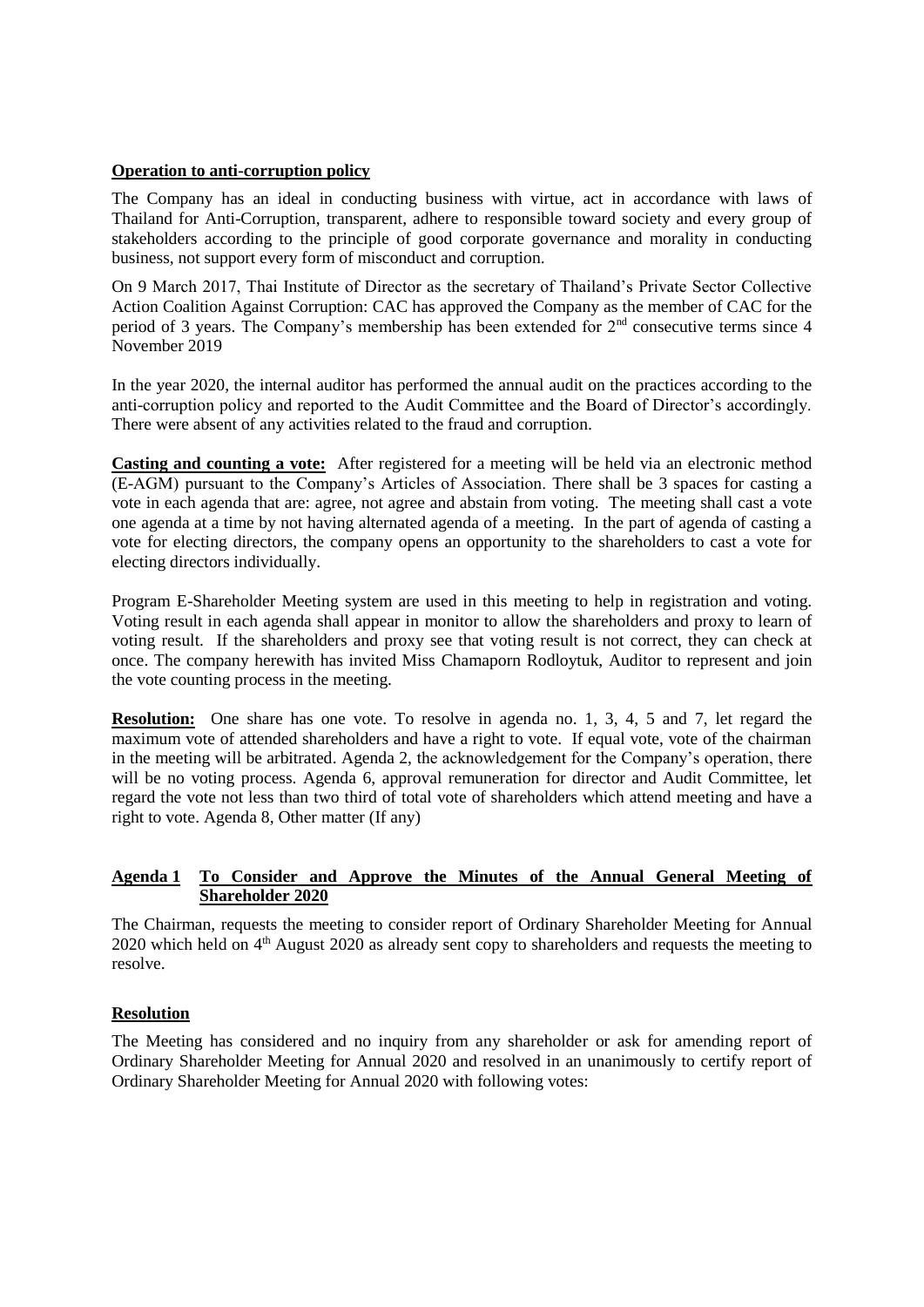This agenda, there are the shareholders and proxy total 35 persons, countable share at 250,784,556 shares

| Approved        | 250.784.556 Votes Consider 100.00 |         |      | $\frac{0}{0}$ |
|-----------------|-----------------------------------|---------|------|---------------|
| Disapproved     |                                   | - Votes | 0.00 | $\frac{0}{0}$ |
| Abstained       | $\overline{\phantom{a}}$          |         |      |               |
| Invalid Ballots | $\overline{\phantom{a}}$          |         |      |               |

### **Agenda 2 Acknowledgement report the company operation result in the year 2020**

Mr. Ankoon Pholpipattanaphong, Managing Director, informs an operation result of the company and subsidiary in the year 2020 as follows:

### The Economic of trading partner's country

The overall of Thailand's economy in the year 2020 considered severe shrunk which affected the entire global industry includes tourism, service, industrial, trading, agriculture, and financial market. Government policy in attempt to control the spread of COVID-19, the social adaptation has caused the big change in global activities. All of these has put the great challenge on the practice for business as never seen before.

Japan, as the main market for the Company, has affected and suffer from the postpone of Olympic 2020. Government has request businesses "Work from home" basis, temporary closing the school, request restaurant and shops to close early or even temporary closed down, in attempted to minimize the activities and contain the COVID-19 spread. These caused the economic slowdown as well as household consumption.

#### The exchange rate fluctuation

Sales revenue of the Company majorly recognized as USD. In 2020, Since the spread of COVID-19, THB has depreciated comparing to USD and reverse the trend by the second half of the year once the panic has been dissolved which pressured depresses the Company's operating results.

## Weather Condition

Weather condition considered important factor to the agriculture. The company has put an effort to diversifies the risk from the uncertainty of weather condition including the management of plantation into several crops to increase the flexibility to adjust raw material volume. In 2020, The raw material cost has decreased concern the increased cultivation yield comparing to drought during the previous period. Also, the other overhead production cost per unit has decreased as the decreasing cost for the production factors such as the increasing efficiency for labor. Also, the cost for bunker has reduced and the external cold storage charge has declining due to the balancing inventory with the agricultural produces.

#### Operating Performance

The factors that affect the Company's performance including export sales revenue which the impact of COVID-19 and the global economic has directly weakening revenue of the Company, in which products majorly export, considered approximately more than 90% of the total revenue. Therefore, the sales revenue reveals in the financial statement for the year 2020 of THB 1,096.53 Million, decreasing of 5.74% comparing to THB 1,163.26 Million indicated in 2019. Also, total sales volume of 2020 presented 19,298 Tons, which decreased 5.76% comparing to 20,458 Tons in previous year. The company's financial statement has indicated the net profit THB 1.15 Million in the year 2020, equivalent to the decrease of 96.70% considering previous year performance of THB 34.76 Million, while the gross profit margin and net profit margin in 2020 displayed 13.45% and 0.10% respectively which decrease from 12.16% and 2.99% previously shown in 2019.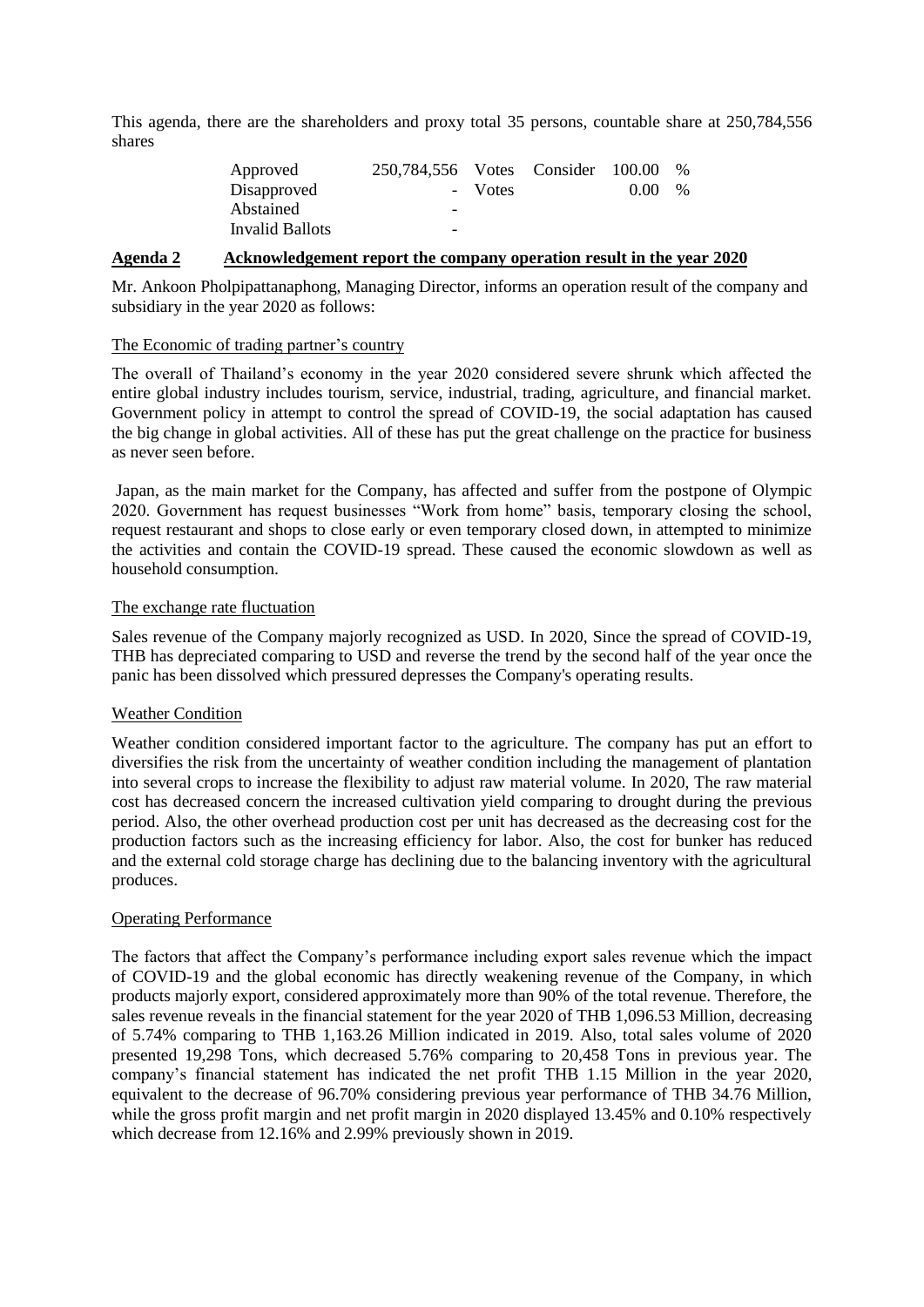The financial performance has significantly change more than 20%, whereby the Net Profit has decreased 96.70% comparing to the previous year. The major contribution for such change is the decrease of sales volume which caused by the COVID-19. Though the Gross Profit Margin has been enhanced as THB has slightly depreciated against USD, and the cost of goods sold per unit has decreased due to the labor management to increase production efficiency, the bunker price has reduced, and the agriculture yield has improved. Also, the selling and administration expenses has decreased as the sea freight charge and export expenses has decreased, but the loss on exchange THB 25.23 Million comparing to gain on exchange of THB 39.21 Million in previous year, the net profit margin, therefore, significantly reduced.

| <b>Items</b>               | <b>Financial Statement</b> | <b>Units</b>          |
|----------------------------|----------------------------|-----------------------|
| <b>Total Assets</b>        | 1,517,643,727              | Baht                  |
| <b>Total Liabilities</b>   | 146,606,476                | Baht                  |
| Total Shareholders' Equity | 1,371,037,251              | <b>Baht</b>           |
| Debt to Equity Ratio       | 0.11                       | Time                  |
| <b>Revenue from Sales</b>  | 1,096,527,326              | <b>Baht</b>           |
| Profit for the year        | 1,148,281                  | <b>Baht</b>           |
| Net profit margin          | 0.10                       | $\%$                  |
| Earnings per share         | 0.003                      | <b>Baht per Share</b> |

The summary of financial statements for the year 2020 is as follows;

# **The Investment in Solar Roof Project**

The Company invest in Solar Roof Electricity generator which the installation has completed on January 2021. The befit expected in this project are the cost management in storage, BOI privilege for energy saving project, the using of renewable energy support the preservation of environment.

## **Corporate Governance and Sustainability Development**

The Company has determined sustainability development policy in operating the business under the responsibility toward economy, social, and environment. Any business decisions shall be considered economic, safety, biological safety, environment and social. Any corporate actions shall aim on the sustainability development goal and result to create mutual value to all stakeholders and all acceptance to stakeholders.

In 2020, the Company has enroll to be evaluated for Thailand Sustainability Investment governed by the Stock Exchange of Thailand and the Company has passed the evaluation as 1 in 124 companies to be listed in the Thailand Sustainability Index

# **Agenda 3 Consider approve Financial Statements of the company for the year ended 31 December 2020**

The Chairman requests the meeting to consider the Financial Statements of the company for the year ended 31 December 2020 which audited by certified public accountant, then requests the meeting to consider and resolve.

## **Resolution**

The Meeting has considered and no shareholder inquire further, then resolved in an unanimously to approve the financial statements of the company for the year ended 31 December 2020 with following votes: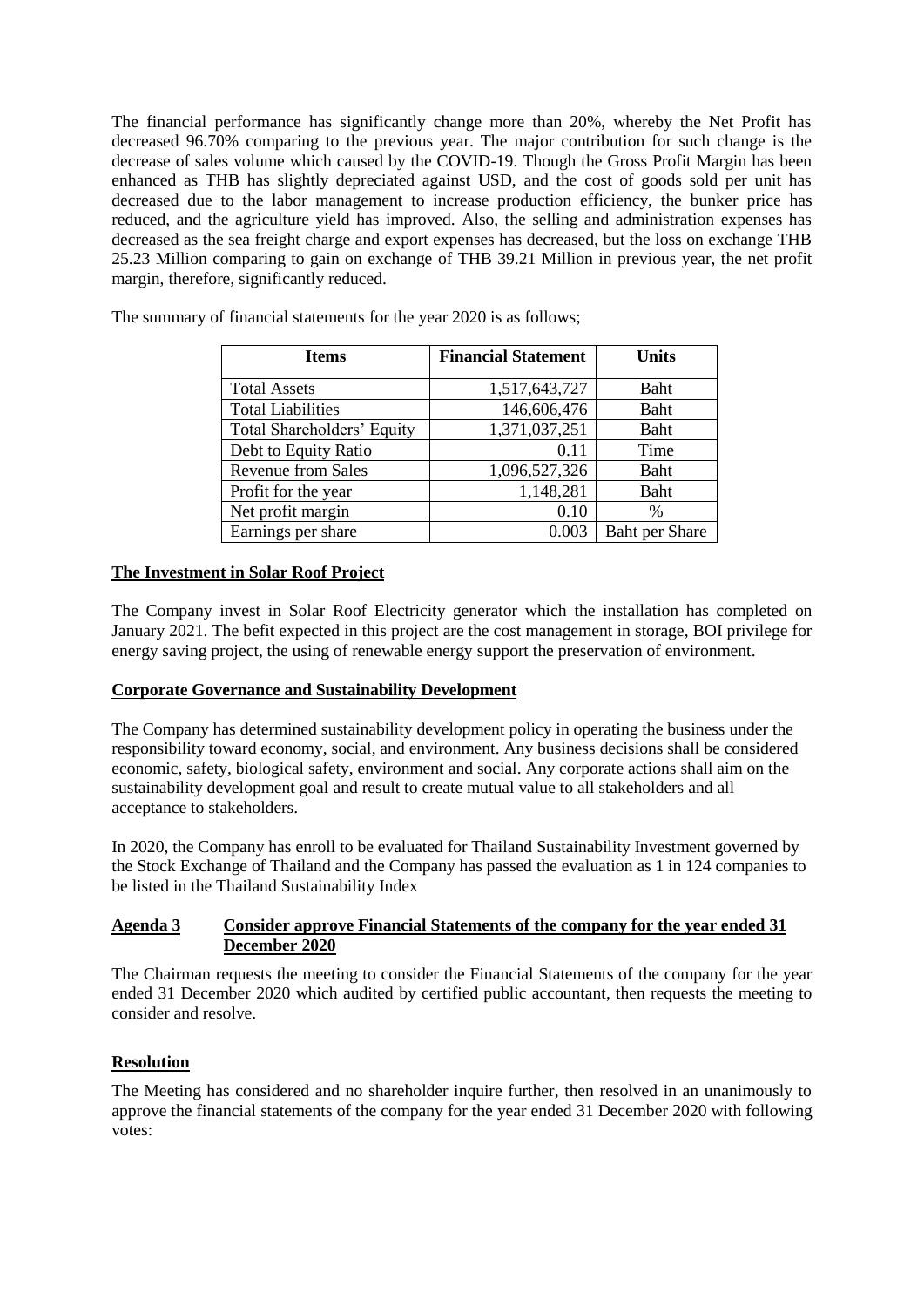This agenda, there are the shareholders and proxy total 35 persons, countable share at 250,784,556 shares

| Approved        | 250,784,556 Votes Consider 100.00 |         |      | $\%$ |
|-----------------|-----------------------------------|---------|------|------|
| Disapproved     |                                   | - Votes | 0.00 | $\%$ |
| Abstained       | -                                 |         |      |      |
| Invalid Ballots | -                                 |         |      |      |

# **Agenda 4 To Approve the Omission of the allocation of net profit as legal reserves and the omission of the dividend payment from the operating result of the year 2020**

The Chairman informs the meeting that The Board of Director's Meeting No.2/2021 on 24 February 2021 has operating results for the year 2020, the company had a net profit of 1,148,281 million baht, or 0.003 baht per share, to approve and the omission of the dividend payment end of 31 December 2020.

Therefore, the historical appropriation of profit and dividend payment for the last 3 years and the dividend payment for the year 2020 is as follows;

| Description           | 2017        | 2018        | 2019          | 2020           | Unit          |
|-----------------------|-------------|-------------|---------------|----------------|---------------|
| Net Profit            | 160,406,185 | 97,481,607  | 34,764,802    | 1,148,281      | Baht          |
| No. of Shares         | 381,145,725 | 381,145,725 | 381, 145, 725 | 381,145,725    | <b>Shares</b> |
| Earnings per Share    | 0.42        | 0.26        | 0.09          | 0.003          | Baht/Share    |
| Dividend per Share    | 0.34        | 0.21        | 0.06          | N <sub>0</sub> | Baht/Share    |
| <b>Tatal Dividend</b> | 129,589,547 | 80,040,602  | 22,868,744    | No             | Baht          |
| Dividend Payout ratio | 80.79       | 82.11       | 65.78         | No             | %             |

## **Resolution**

The Meeting has considered and resolved in an unanimously approve the omission of the dividend by having details as informed by the Chairman with following votes:

This agenda, there are the shareholders and proxy total 35 persons, countable share at 250,784,556 shares

| Approved        | 250.784.556 Votes Consider |         |                  | 100.00 | $\%$ |
|-----------------|----------------------------|---------|------------------|--------|------|
| Disapproved     |                            |         | - Votes Consider | 0.00   | $\%$ |
| Abstained       |                            | - Votes |                  |        |      |
| Invalid Ballots | $\overline{\phantom{0}}$   |         |                  |        |      |

## **Agenda 5 To Consider and Elect the Directors in Replacement of Directors Retiring by Rotation**

The Chairman has inform the meeting that there are 3 directors whose completed term this year, namely:

| Mr. Ankoon Pholpipattanaphong | <b>Executive Director</b> |
|-------------------------------|---------------------------|
| 2. Mr. Lan Mu-Chiou           | Non-Executive Director    |

3. Mr. Amphol Ruayfupant Independent Director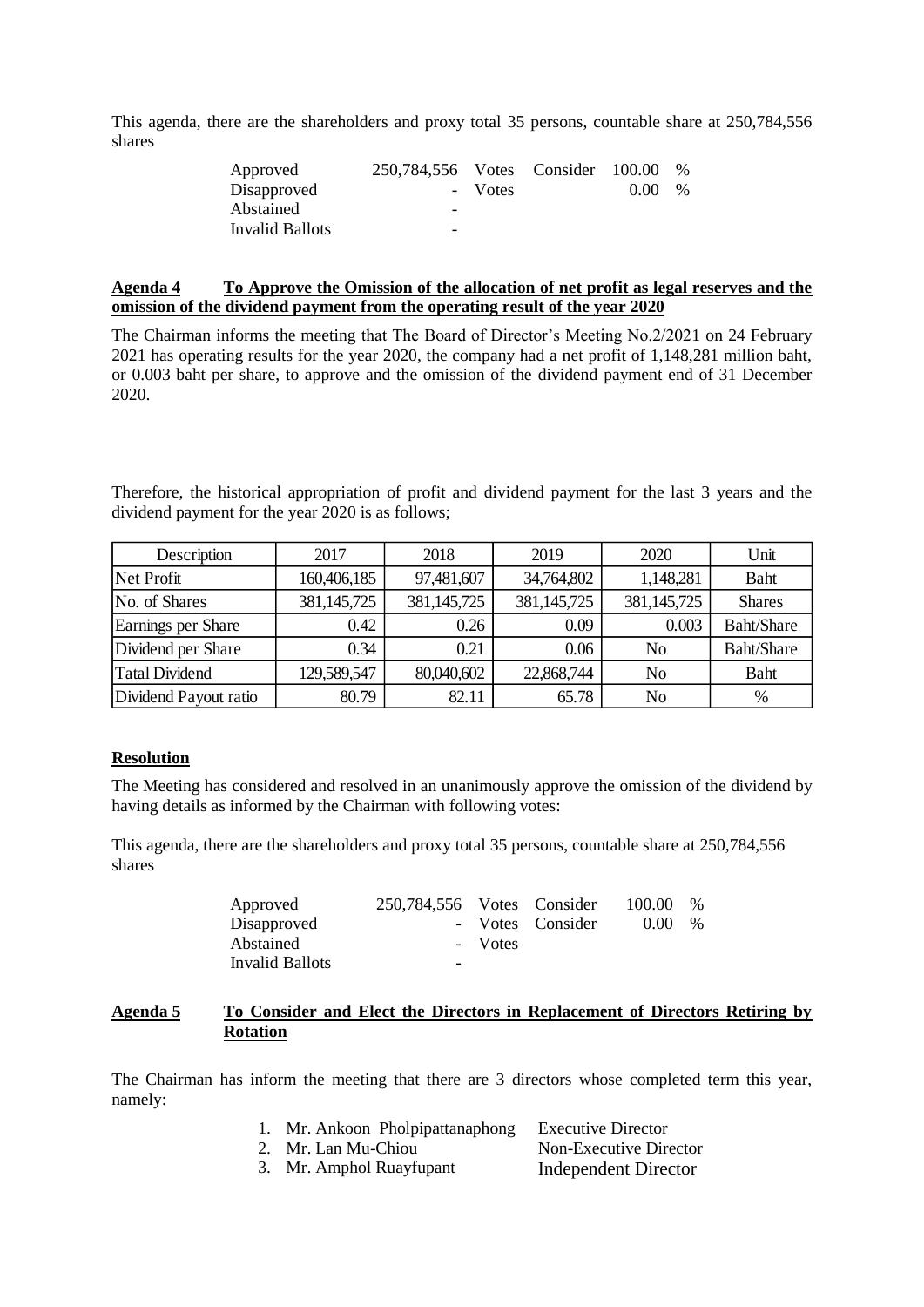The Company opens a chance to the shareholders enable to propose other person names apart from said 3 directors, by a person who is proposed the name must not be the forbidden person according to the Royal Act of Public Company Limited, Royal Act of Securities and Securities of Stock Exchange, provision of Securities of Stock Exchange of Thailand, provision of Securities and Exchange Commission and Article of Association of the company and a person who is proposed must consent to propose the name and if it is proposed the name, the company will examine the property before register as director. If it is found that the property is forbidden, the company will not register as company director.

All this, the company opens an opportunity for minor shareholders to enable propose person name – list for receiving consideration in selecting as company director in advance since 2 October 2020 till 30 December 2020 having public relations and diffuse information through website of the company [\(www.cmfrozen.com\)](http://www.cmfrozen.com/) and website of the Stock Exchange of Thailand [\(www.set.or.th\)](http://www.set.or.th/) in which this year 2020 no any minor shareholders to propose person name – list for selecting as Independent Director of the company.

The Nomination and Remuneration Committee has carefully examined the qualification of director's candidate according to the Board Skill Matrix and concluded that 3 director candidates who reach the tenure is qualified in knowledge, skill, and experience aspect and appropriated to be nominated as the Company's director, and independent director. Further, these 3 candidates had devoted during the tenure which benefit for the Company. The Nomination and Remuneration Committee, therefore, resolve to propose 3 directors who reach the tenure to be re-elected as the Company's director include 1) Mr. Ankoon Pholpipattanaphong 2) Mr. Lan Mu-Chiou and 3) Mr. Amphol Ruayfupant. The biography briefly of all proposed 3 directors have already sent to the shareholders along with invitation for meeting

By the Board of Company which not include the directors whose completed term, have considered the Board skill matrix and agreed to propose to Board of Nomination and Remuneration Committee to propose those 3 completed term directors to turn to be directors once again, that are: 1) Mr. Ankoon Pholpipattanaphong 2) Mr. Lan Mu-Chiou and 3) Mr. Amphol Ruayfupant and propose to the shareholder meeting for considering to elect as directors owing all those 3 proposed person are entirely knowledgeable - competent, experienced suitable to hold an office as company directors.

The nominated independent director is qualified for the position according to the law. Further, the nominated independent director possessed relevant skills and experience applicable to the business. During the tenure, the independent director has fully committed and devoted for the Company, provide independent opinion, and valuable suggestion to the Board of the Company.

When no other shareholders inquire further, the chairman then requests the meeting to consider and resolve to elect the director individually to replace the director who reached the tenure.

## **Resolution**

The Meeting has considered and resolved to elect the director individually respectively namely: 1) Mr. Ankoon Pholpipattanaphong 2) Mr. Lan Mu-Chiou and 3) Mr. Amphol Ruayfupant, with following votes:

This agenda, there are the shareholders and proxy total 35 persons, countable share at 250,784,556 shares

1. Mr. Ankoon Pholpipattanaphong

| Approved    | 250,784,556 Votes Consider |         |                  | 100.00 | $\frac{0}{0}$ |
|-------------|----------------------------|---------|------------------|--------|---------------|
| Disapproved |                            |         | - Votes Consider | 0.00   | $\%$          |
| Abstained   |                            | - Votes |                  |        |               |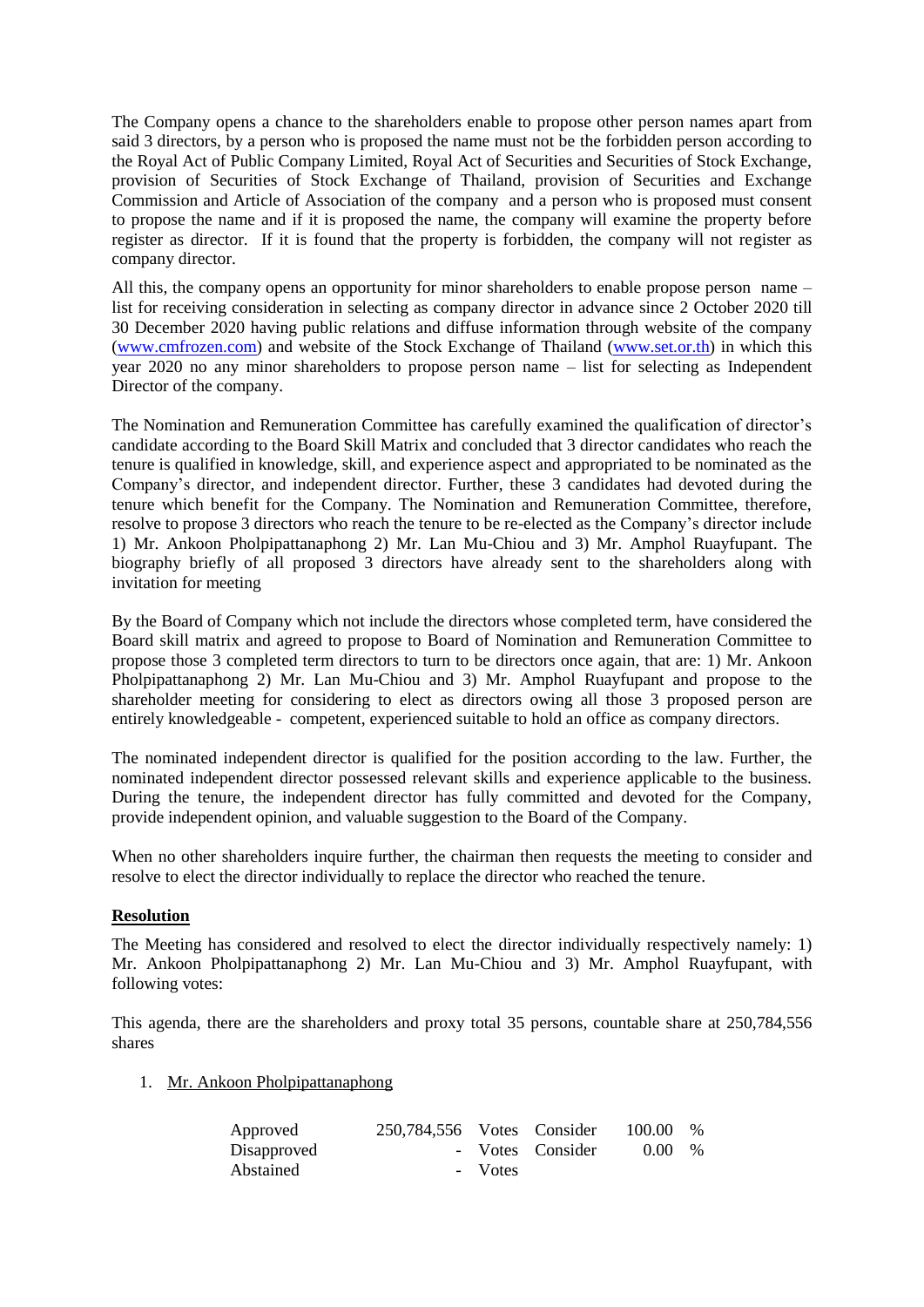#### Invalid Ballots -

This agenda, there are the shareholders and proxy total 35 persons, countable share at 250,784,556 shares

2. Mr. Lan Mu-Chiou

| Approved        | 250,784,556 Votes Consider |         |                  | 100.00 | $\frac{0}{0}$ |
|-----------------|----------------------------|---------|------------------|--------|---------------|
| Disapproved     |                            |         | - Votes Consider |        | $-$ %         |
| Abstained       |                            | - Votes |                  |        |               |
| Invalid Ballots | $\overline{\phantom{0}}$   |         |                  |        |               |

This agenda, there are the shareholders and proxy total 35 persons, countable share at 250,784,556 shares

3. Mr. Amphol Ruayfupant

| Approved        | 250,782,741 Votes Consider |         |                      | 99.9993 % |      |
|-----------------|----------------------------|---------|----------------------|-----------|------|
| Disapproved     |                            |         | 1,815 Votes Consider | 0.0007    | $\%$ |
| Abstained       |                            | - Votes |                      |           |      |
| Invalid Ballots | -                          |         |                      |           |      |

#### **Agenda 6 To Consider and Approve the Directors' Remuneration for the year 2021**

The Chairman has informed in the meeting that in promote for performing duty of Board of Director in creating value added to the company, the company then should pay an appropriate remuneration for the duty and responsibility to the director propose by Board of Nomination and Remuneration Committee which the Board of Company Meeting No. 2/2021 on 24 February 2021 have already considered to see that the shareholder meeting should consider approving to fix remuneration for director of 2021 as follows:

- Remuneration for 8 company directors each 400,000.-baht/year
- Remuneration for Chairman of Audit Committee 40,000.-baht/month
- Remuneration for 2 Audit Committees each 20,000.-baht/month
- None other remuneration such as meeting fee, bonus, insurance premium etc.

#### Policy and formulation method on remuneration

Such remuneration has already compared and reference information is a remuneration that to be in the same level with same industry, having adjacent with remuneration of registered company which conduct business and having adjacent size and is the same remuneration with company remuneration for the year 2020 which is in accordance with the company policy that shall formulate remuneration to be in suitable basis that would uphold for the directors that having property of required company.

when no other shareholders inquire further, the chairman then requests the meeting to consider and resolve.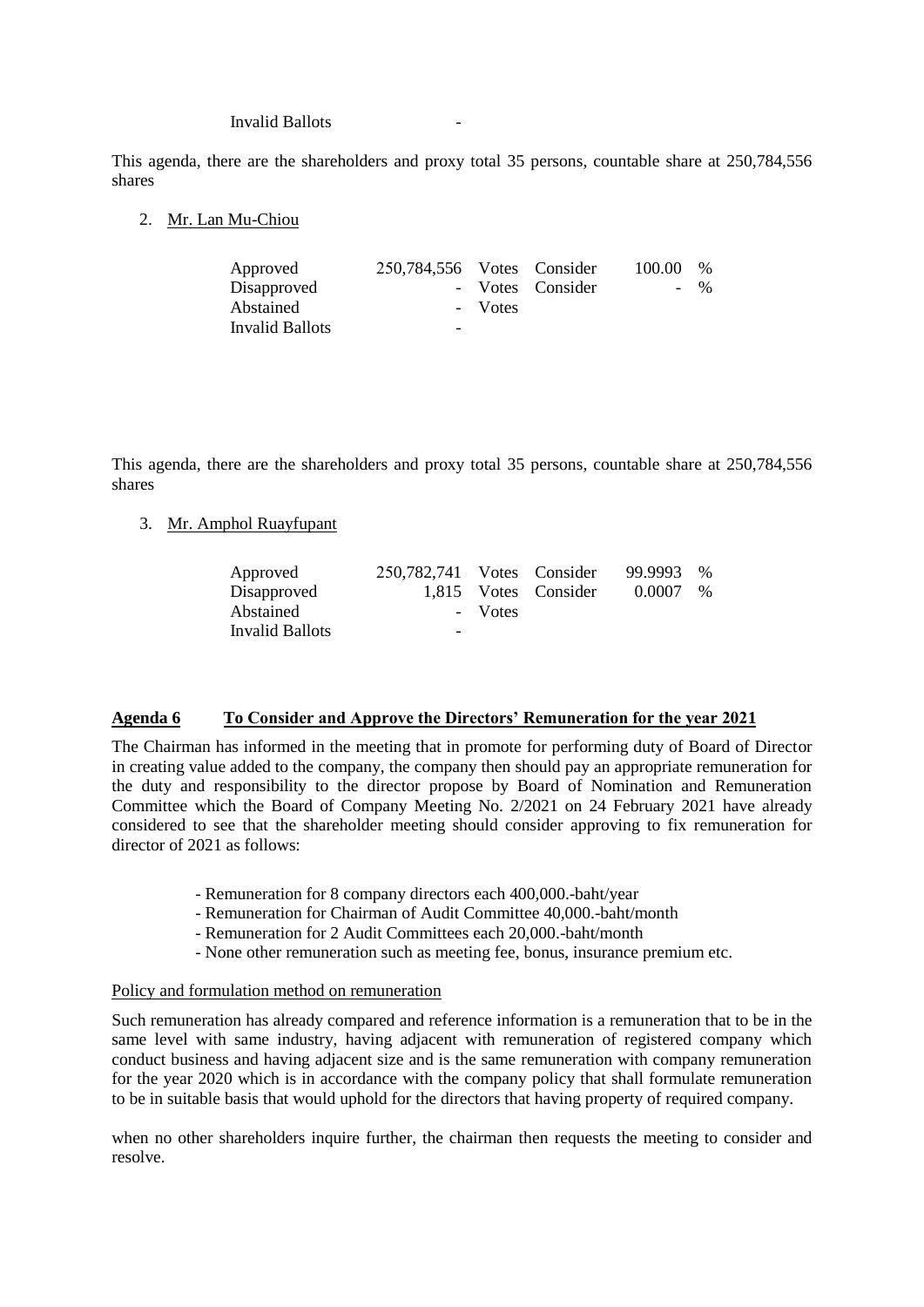# **Resolution**

The Meeting has considered and resolved in an unanimously approve to fix remuneration for company directors of 2021 as informed by the chairman with following votes:

This agenda, there are the shareholders and proxy total 35 persons, countable share at 250,784,556 shares

| Approved               | 250.784.556 Votes Consider |                  | 100.00 | $\%$ |
|------------------------|----------------------------|------------------|--------|------|
| Disapproved            |                            | - Votes Consider | 0.00   | $\%$ |
| Abstained              |                            | - Votes Consider |        | $\%$ |
| <b>Invalid Ballots</b> | -                          |                  |        |      |

## **Agenda 7 To Consider and Approve the Appointment of Auditor and Auditor's fee for the year 2021**

The Chairman informs in the meeting that at the meeting of Board of Company No. 2/2021 on 24 February 2021 have considered and agreed to appoint company Auditor and fix auditing fee of 2021 with an approval of Board of Audit Committee to propose the Shareholder meeting for approving to appoint AST Master Co., Ltd., as company Auditor with having either of Auditor as follows:

| 1. Mr. Pradit Rodloytuk          | Certified Public Accountant License No. 0218 and/or |
|----------------------------------|-----------------------------------------------------|
| 2. Miss Nongram Laoha-a-reedilok | Certified Public Accountant License No. 4334        |
| 3. Miss Porntip Lerttanongsak    | Certified Public Accountant License No. 7633        |
| 4. Ms. Sunantha Khamsook         | Certified Public Accountant License No. 8207        |
| 5. Miss Chamaporn Rodloytuk      | Certified Public Accountant License No. 9211        |

is an Auditor and express an opinion toward financial statements of the company of 2021 by appointed Auditor has no relationship or common interest with the company, subsidiary company, executives or related person in an appearance that may impact toward performing duty freely by propose the remuneration amount 900,000.00 baht (Nine hundred thousand baht).

When no other shareholders inquire further, the Chairman then requests the meeting to consider and resolve.

## **Resolution**

The Meeting has considered and resolved in an unanimously approve to appoint AST Master Co., Ltd., by having

| 1. Mr. Pradit Rodloytuk          | Certified Public Accountant License No. 0218 and/or |
|----------------------------------|-----------------------------------------------------|
| 2. Miss Nongram Laoha-a-reedilok | Certified Public Accountant License No. 4334        |
| 3. Miss Porntip Lerttanongsak    | Certified Public Accountant License No. 7633        |
| 4. Ms. Sunantha Khamsook         | Certified Public Accountant License No. 8207        |
| 5. Miss Chamaporn Rodloytuk      | Certified Public Accountant License No. 9211        |

as company Auditor of 2021 by allowing either of them has an authority to auditing and express an opinion toward financial statements of the company and approve remuneration in auditing amount 900,000.00 baht (Nine hundred thousand baht) with following votes: